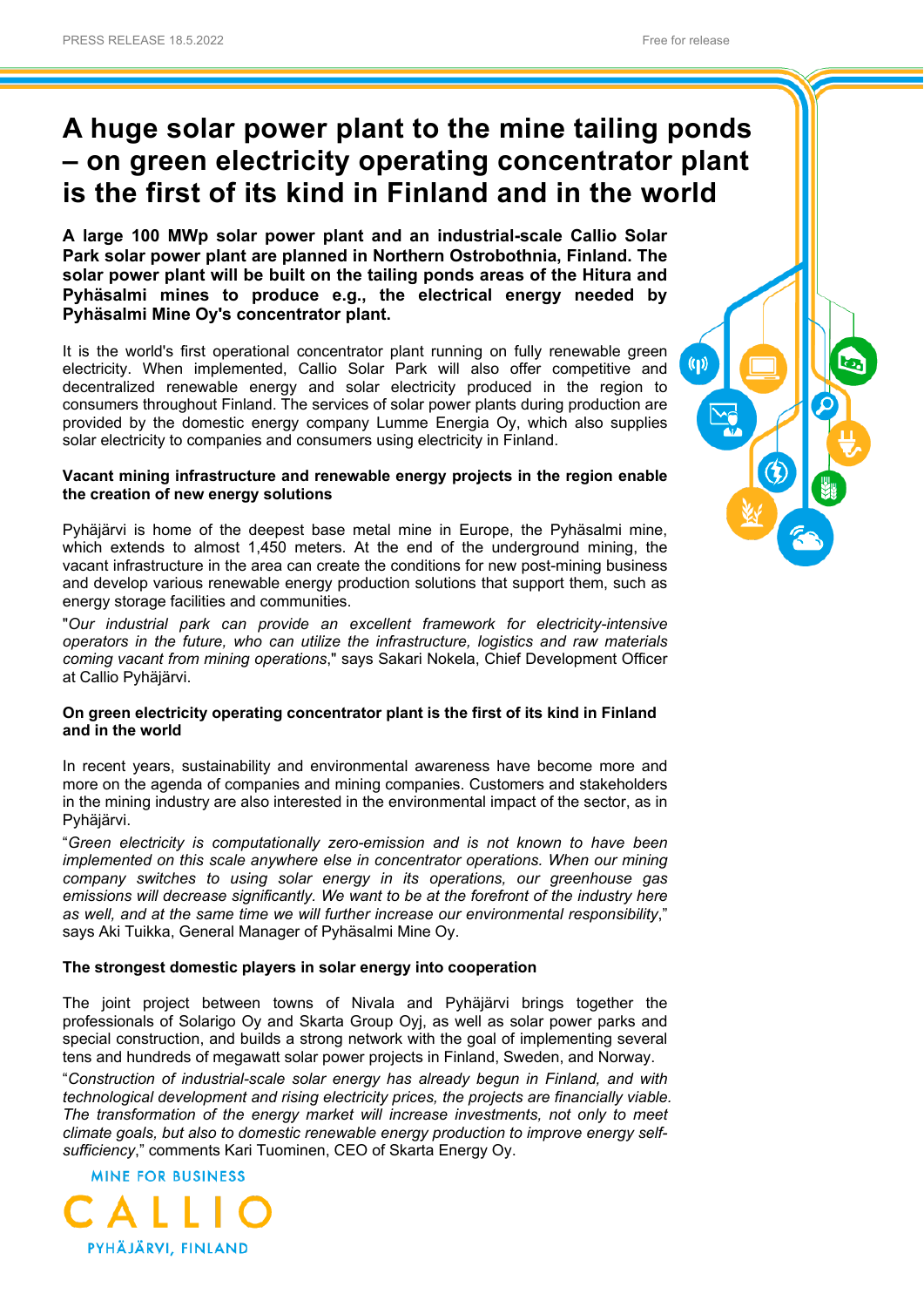#### **Up to a whopping 161,300 solar panels for the Northern Ostrobothnia solar power plant**

Solar energy production varies depending on the season and weather conditions. Last year was quite favorable in terms of weather and conditions: in recent years, solar energy in Finland has been able to be produced earlier than usual, even since February. The planned solar park is one of the largest solar parks in the Nordic countries on a total area of about 135 hectares.

"*We have found an environmentally friendly solution by locating the solar park on land from waste materials tailing ponds that is being vacant from the mines. The latest solar technology will continue to enable the recovery of minerals from tailing ponds, their cleaning, landscaping and, at the same time, the use of surface areas for the solar park*," says Antti Koskelainen, CEO of Solarigo Systems Oy.

#### **The planned solar park will generate new industrial activity in Pyhäjärvi**

The concentrator plant in the Pyhäsalmi Mine Oy industrial area and the Callio Pyhäjärvi business park will receive much of the electricity they need from a large solar park to be built in phases. It produces about 90 GWh of clean renewable electricity annually. In addition to the Callio Solar Park, it is possible to take advantage of the wind power available in the surrounding region. With Callio Pyhäjärvi, the solar power plant can also be connected to local consumption sites through PPA agreements.

"*We can take advantage of the best of the region's electricity grid and external renewable energy market. It is also attractive to take advantage of the opportunities for energy-intensive industry to be located here utilizing the good logistical location of Pyhäjärvi*," says Henrik Kiviniemi, Town manager of Pyhäjärvi.

The project has applied for support from the Ministry of Economic Affairs and Employment of Finland to promote the green transition of the energy system and industry, with a total project budget of approximately  $\epsilon$  60 million.